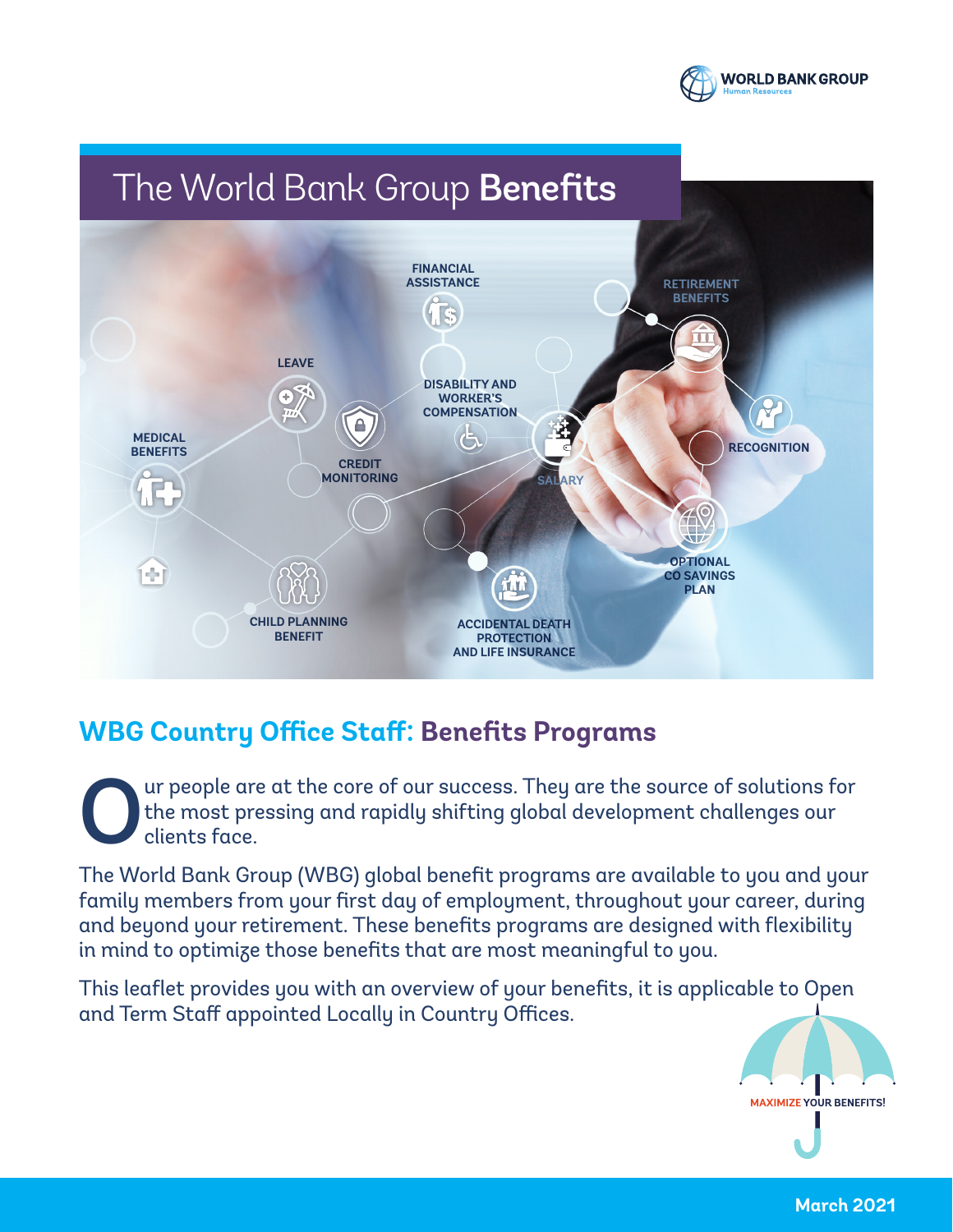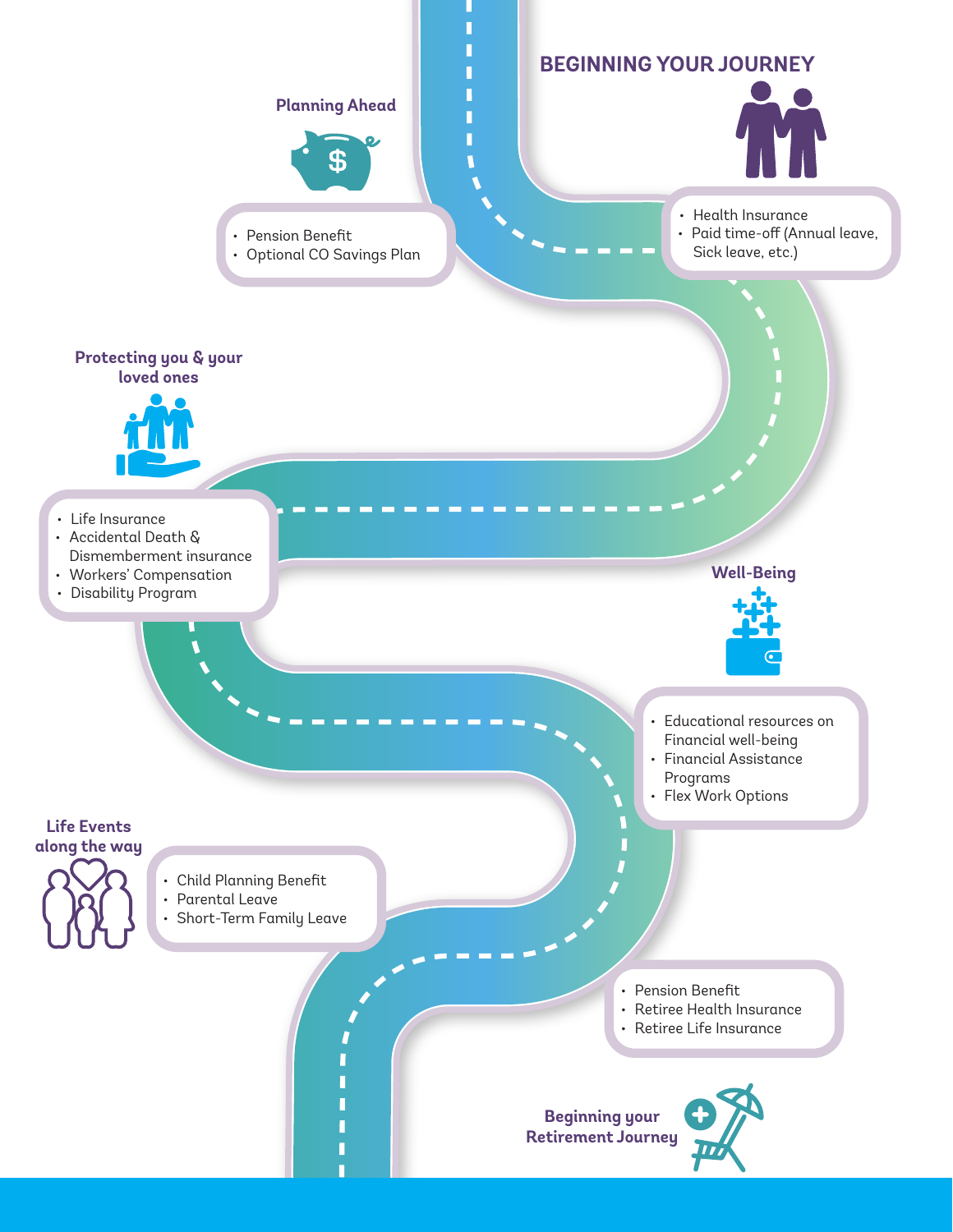- Health Insurance: The Medical Benefits Plan (MBP) is a comprehensive health insurance plan (Medical, Dental, Pharmacy, Vision) provided to you and eligible dependents, i.e. a legal spouse or registered domestic partner and children up to the age of 26.
- Paid time Off:
	- Annual leave: 26 working days per year, accrues daily; increasing up to 30 days after 10 years of service.
	- Sick leave: 15 working days of sick leave per year, accrued daily.
- Pension Benefit: The World Bank Group offers a Staff Retirement Plan (the Plan) benefits consisting of a Defined Benefit component and a Cash Balance component.

The WBG fully pays for the Defined Benefit component which you can take as a lump sum or a lifetime pension (based on eligibility criteria). The lump sum is equal 8% for each year of plan service based on the best three-year average salary at separation.

The WBG also credits staff Cash Balance component with 10% of net salary for the mandatory 5% of net salary contribution from staff. Staff have the flexibility to increase their contributions to the Cash Balance component by another 6% of net salary bringing their maximum contributions to 11% of net salary.

- Country Office Savings Plan (COSP): The Country Office Savings Plan is an optional saving plan. It provides you with the opportunity to significantly increase your retirement income by saving up to an additional 15% of your net salary each year.
- Child Planning Benefit: Provides financial support to staff who are planning to have a child either through legal adoption or birth/s through reproductive planning.
- Parental Leave: Primary Caregiver (PC) is eligible for up to 100 working days for childbirth and/ or adoption. Secondary Caregiver (SC) is eligible for up to 50 working days for childbirth and/ or adoption. The parent who gives birth to a child is designated as the default Primary Caregiver, irrespective of whether that person is a staff of World Bank Group.
- Short-Term Family Leave: Leave taken to care for your family members due to illness, unplanned day care needs, or closures of schools attended by your dependent children. Up to 10 sick days may be used for unplanned family needs.
- Life Insurance: WBG provides life insurance coverage to help protect the financial security of your loved ones in the unfortunate event of your death from any cause.
	- Basic Coverage (automatically enrolled and fully paid by WBG): Coverage is 3 times your net annual salary
	- Optional Coverage (voluntary and fully paid by staff): The individual coverage is up to 5 times of net annual salary and dependent coverage for spouse, Domestic partner and child are also available.
	- Accidental Death & Dismemberment (AD&D): The AD&D coverage provides financial security to you and your loved ones in the unfortunate event of a death due to an accident. You and your family are protected 24/7.
		- Basic (automatically enrolled and fully paid by WBG): Coverage at 300% for yourself, 150% for your spouse/domestic partner and 75% for your child, times your net annual salary respectively.
		- Optional (voluntary and fully paid by staff): Individual Option, which doubles your basic coverage or the Family Option, which doubles all basic coverage.